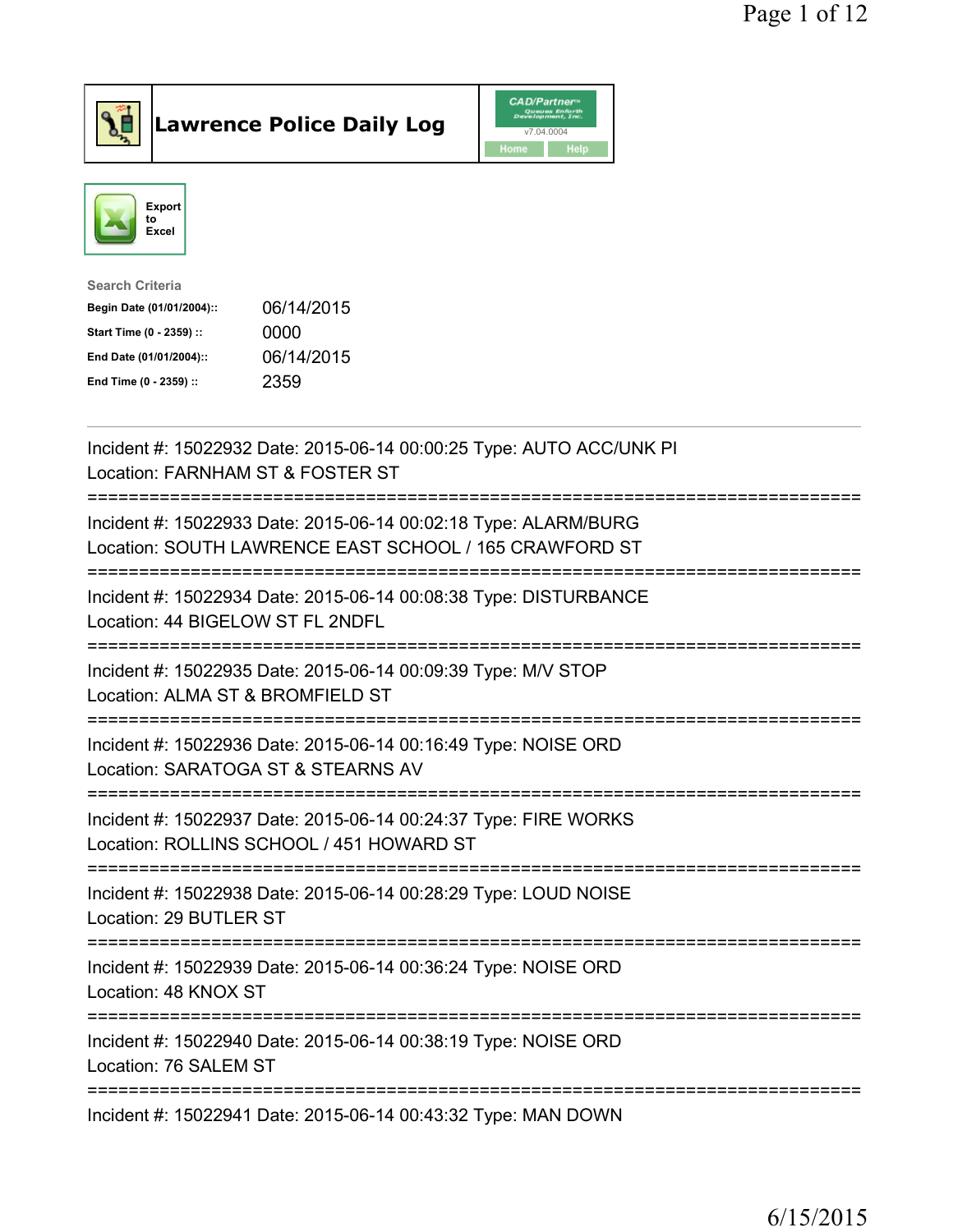| Location: HOLIDAY INN EXPRESS / 224 WINTHROP AV FL 4                                                                                               |
|----------------------------------------------------------------------------------------------------------------------------------------------------|
| Incident #: 15022942 Date: 2015-06-14 00:48:21 Type: NOISE ORD<br>Location: 12-14 SAUNDERS ST<br>=====================================             |
| Incident #: 15022943 Date: 2015-06-14 00:49:00 Type: CK WELL BEING<br>Location: REGISTRY OF MOTOR VEHICLES / 73 WINTHROP AV                        |
| Incident #: 15022944 Date: 2015-06-14 01:03:55 Type: NOISE ORD<br>Location: 254 BROADWAY                                                           |
| Incident #: 15022945 Date: 2015-06-14 01:04:40 Type: DOMESTIC/PROG<br>Location: 77 S UNION ST #210 FL 2                                            |
| ----------------------<br>Incident #: 15022946 Date: 2015-06-14 01:05:49 Type: SUS PERS/MV<br><b>Location: 1 CANAL ST</b>                          |
| Incident #: 15022947 Date: 2015-06-14 01:07:48 Type: NOISE ORD<br>Location: 29 BUTLER ST FL 1<br>======================                            |
| Incident #: 15022948 Date: 2015-06-14 01:11:00 Type: M/V STOP<br>Location: TRAIN BRIDGE / MERRIMACK ST & PARKER ST                                 |
| Incident #: 15022949 Date: 2015-06-14 01:12:51 Type: NOISE ORD<br>Location: 14 PILGRIM RD                                                          |
| Incident #: 15022950 Date: 2015-06-14 01:14:14 Type: NOISE ORD<br>Location: CAMDEN ST & TENNEY ST                                                  |
| ===================================<br>Incident #: 15022951 Date: 2015-06-14 01:19:01 Type: ALARM/BURG<br>Location: MORA GROCERY / 130 FRANKLIN ST |
| :=======================<br>Incident #: 15022952 Date: 2015-06-14 01:20:20 Type: NOISE ORD<br>Location: 183 FARNHAM ST                             |
| Incident #: 15022953 Date: 2015-06-14 01:32:09 Type: DISORDERLY<br>Location: HAVERHILL ST & JACKSON ST                                             |
| Incident #: 15022954 Date: 2015-06-14 01:39:13 Type: SEX OFF PROG<br>Location: 163 PARK ST FL 1                                                    |
| Incident #: 15022955 Date: 2015-06-14 01:50:18 Type: SUS PERS/MV<br>Location: MARSTON ST                                                           |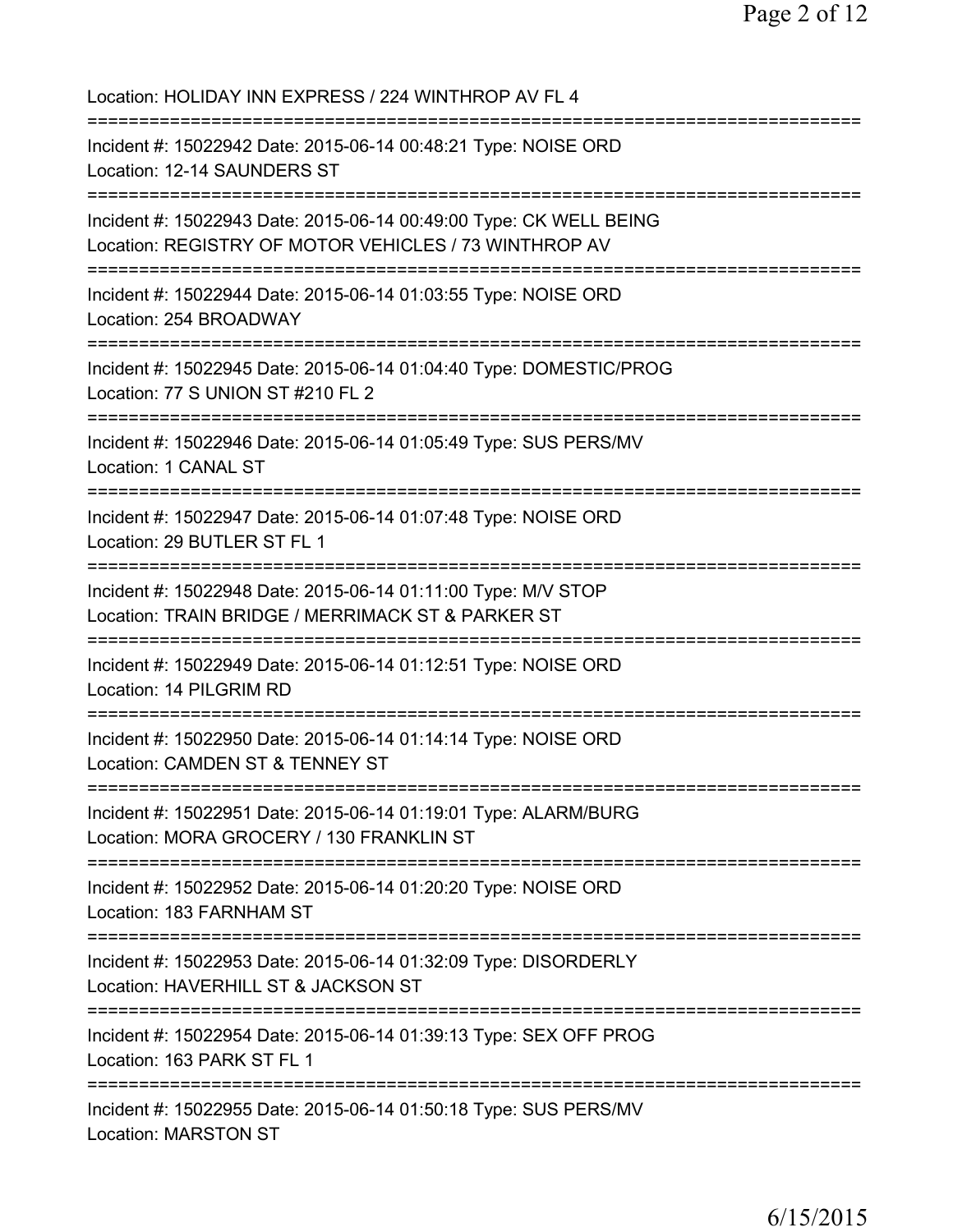| Incident #: 15022956 Date: 2015-06-14 01:51:30 Type: DISTURBANCE<br>Location: 134 OXFORD ST FL 2                                            |
|---------------------------------------------------------------------------------------------------------------------------------------------|
| Incident #: 15022957 Date: 2015-06-14 02:08:28 Type: DOMESTIC/PROG<br>Location: EAST HAVERHILL ST AND OAK ST                                |
| Incident #: 15022958 Date: 2015-06-14 02:20:11 Type: ALARM/BURG<br>Location: FAMILY SERVICES / 430 N CANAL ST                               |
| Incident #: 15022959 Date: 2015-06-14 02:22:28 Type: NOISE ORD<br>Location: HIGHLAWN AV & HIGH ST                                           |
| Incident #: 15022960 Date: 2015-06-14 02:22:46 Type: M/V STOP<br>Location: ALLEN ST & GENERAL ST                                            |
| Incident #: 15022961 Date: 2015-06-14 02:32:30 Type: LOST PROPERTY<br>Location: HAMPSHIRE ST & VALLEY ST                                    |
| Incident #: 15022962 Date: 2015-06-14 02:32:58 Type: ALARM/BURG<br>Location: RESD; MARIO GONZALEZ / 78 EXCHANGE ST<br>===================== |
| Incident #: 15022963 Date: 2015-06-14 02:37:57 Type: FIGHT<br>Location: 88 E HAVERHILL ST<br>============================                   |
| Incident #: 15022964 Date: 2015-06-14 02:48:16 Type: M/V STOP<br>Location: LOWELL ST AND BROADWAY                                           |
| Incident #: 15022965 Date: 2015-06-14 02:53:38 Type: NOISE ORD<br>Location: 47 BROOK ST FL 2                                                |
| Incident #: 15022966 Date: 2015-06-14 03:04:23 Type: DISORDERLY<br>Location: 50 ISLAND ST                                                   |
| Incident #: 15022967 Date: 2015-06-14 03:13:03 Type: UNWANTEDGUEST<br>Location: MERRIMACK ST & S UNION ST                                   |
| Incident #: 15022968 Date: 2015-06-14 03:16:21 Type: NOISE ORD<br>Location: 99 NEWBURY ST FL 2                                              |
| Incident #: 15022969 Date: 2015-06-14 03:19:16 Type: NOISE ORD<br>Location: 29 BUTLER ST FL 1                                               |
|                                                                                                                                             |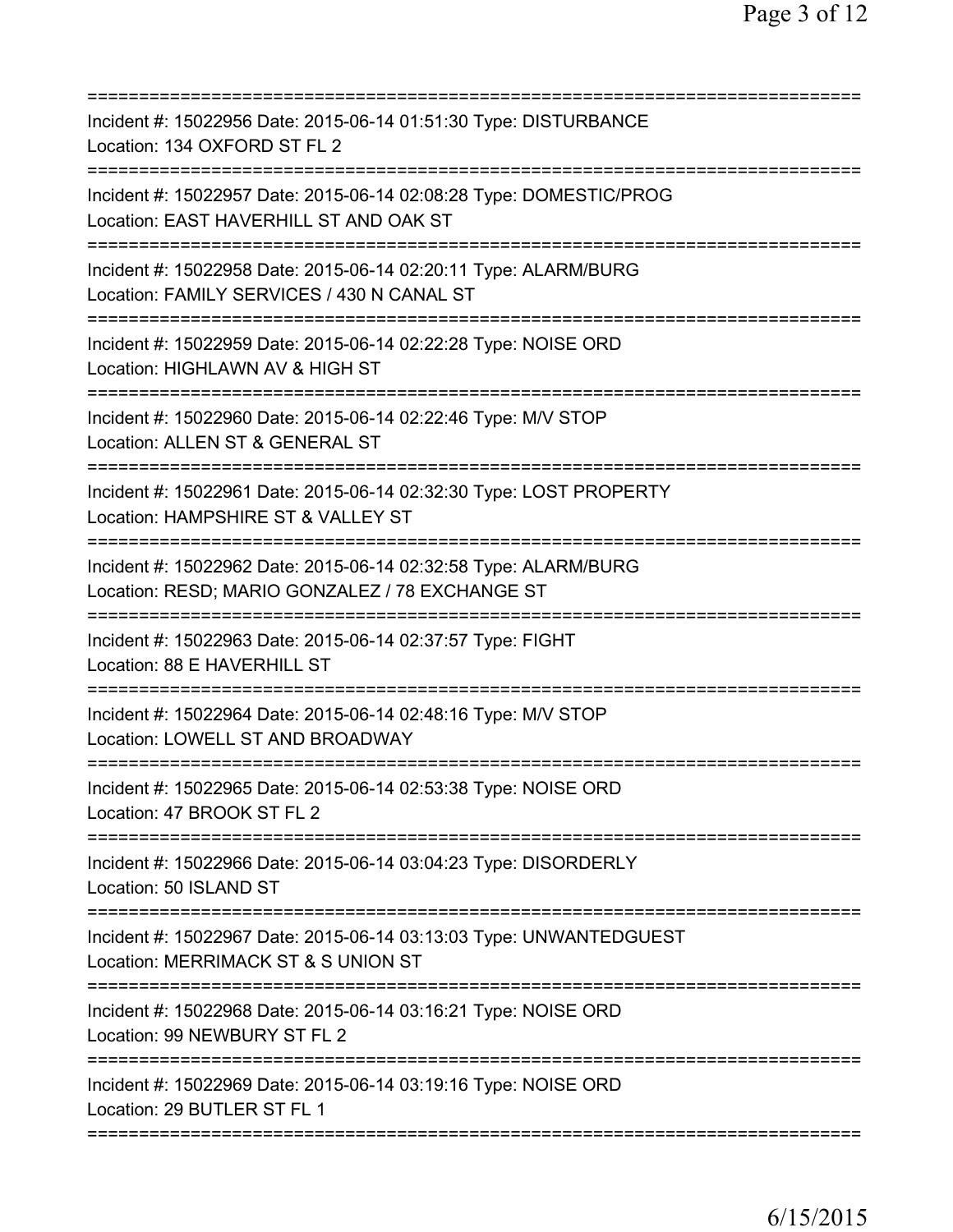| Incident #: 15022970 Date: 2015-06-14 03:27:34 Type: NOISE ORD<br>Location: 161 PARK ST #1 FL 1                                       |
|---------------------------------------------------------------------------------------------------------------------------------------|
| =====================<br>Incident #: 15022971 Date: 2015-06-14 03:47:37 Type: DISORDERLY<br>Location: SAM'S FOOD STORE / 389 BROADWAY |
| Incident #: 15022972 Date: 2015-06-14 03:48:16 Type: M/V STOP<br>Location: BROADWAY & CROSS ST                                        |
| Incident #: 15022973 Date: 2015-06-14 03:49:16 Type: AUTO ACC/UNK PI<br>Location: 356 JACKSON ST                                      |
| Incident #: 15022974 Date: 2015-06-14 04:00:06 Type: DISTURBANCE<br>Location: 11 PORTLAND ST #REAR                                    |
| Incident #: 15022975 Date: 2015-06-14 04:04:35 Type: GUN CALL<br>Location: 351 BROADWAY                                               |
| Incident #: 15022976 Date: 2015-06-14 04:21:46 Type: ALARM/BURG<br>Location: EXPRESS SHIPPING / 13 NEWBURY ST                         |
| Incident #: 15022977 Date: 2015-06-14 04:33:44 Type: EXTRA SURVEIL<br>Location: 430 CANAL ST                                          |
| Incident #: 15022978 Date: 2015-06-14 04:34:47 Type: NOISE ORD<br>Location: 349 ESSEX ST #603 FL 6                                    |
| Incident #: 15022979 Date: 2015-06-14 04:58:37 Type: DISTURBANCE<br>Location: SEVEN ELEVEN / 99 HAMPSHIRE ST                          |
| Incident #: 15022980 Date: 2015-06-14 05:25:06 Type: NOISE ORD<br><b>Location: 17 MAURICE AV</b>                                      |
| Incident #: 15022981 Date: 2015-06-14 05:35:27 Type: ALARM/BURG<br>Location: YANILDA SANTOS RESIDENTIAL / 35 KENDALL ST               |
| Incident #: 15022982 Date: 2015-06-14 05:45:05 Type: TOW/ABANDONED<br>Location: NIGHTINGALE CT                                        |
| Incident #: 15022983 Date: 2015-06-14 05:51:36 Type: ALARM/BURG<br>Location: MORA GROCERY / 130 FRANKLIN ST                           |
| Incident #: 15022984 Date: 2015-06-14 06:36:12 Type: DISORDERLY                                                                       |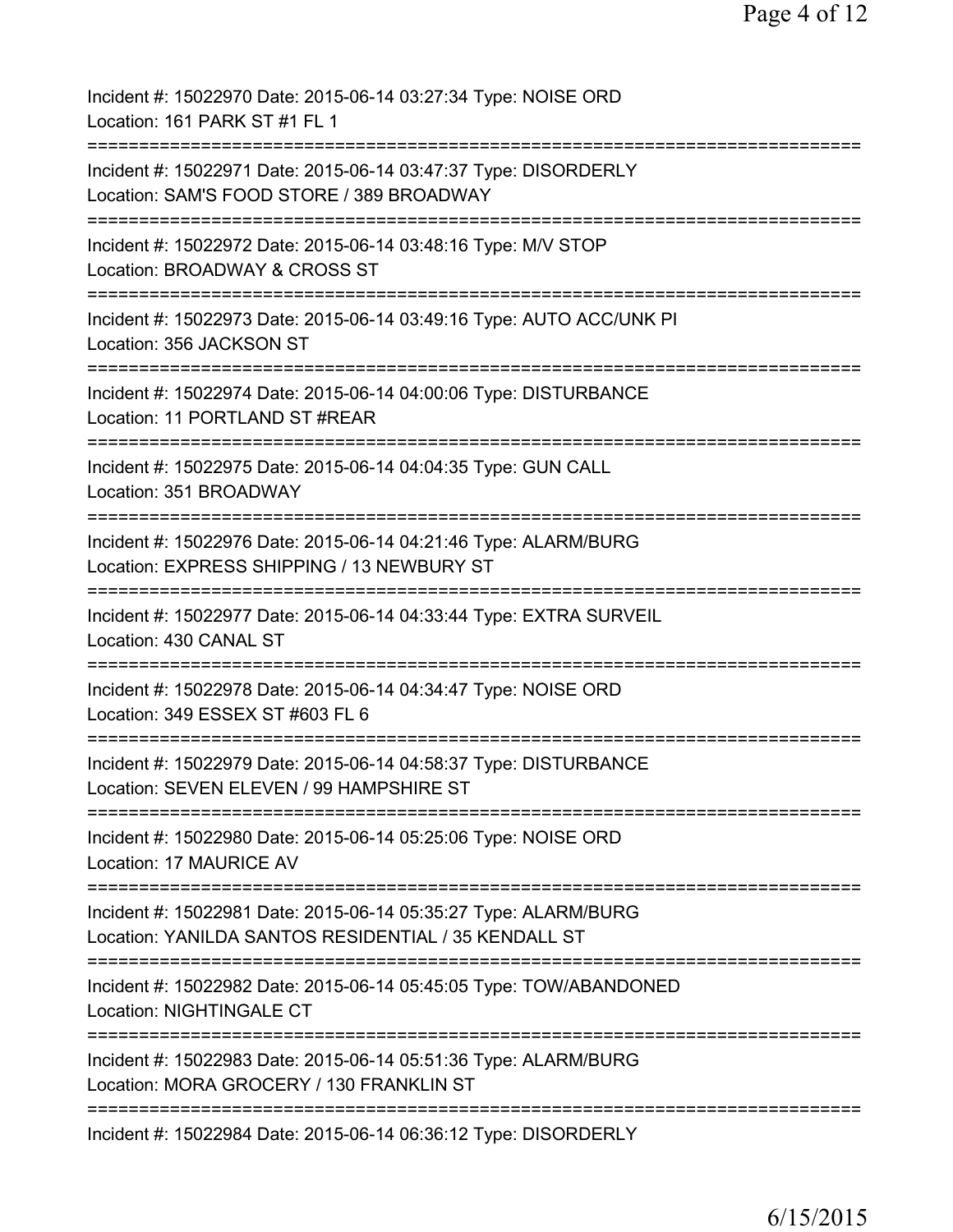| Location: 44 BIGELOW ST<br>=====================================                                                                            |
|---------------------------------------------------------------------------------------------------------------------------------------------|
| Incident #: 15022985 Date: 2015-06-14 06:51:23 Type: NOISE ORD<br>Location: 76 SALEM ST<br>===============================                  |
| Incident #: 15022986 Date: 2015-06-14 07:17:27 Type: ALARM/BURG<br>Location: NEW ENGLAND DOUGH / 454 N CANAL ST                             |
| Incident #: 15022987 Date: 2015-06-14 07:52:52 Type: STOL/MV/PAS<br>Location: 11 LAWRENCE ST                                                |
| Incident #: 15022988 Date: 2015-06-14 08:38:27 Type: DRINKING PUBL<br>Location: 52-54 SMITH ST                                              |
| Incident #: 15022989 Date: 2015-06-14 08:57:23 Type: AUTO ACC/UNK PI<br>Location: E HAVERHILL ST & HIGH ST<br>======================        |
| Incident #: 15022990 Date: 2015-06-14 08:59:34 Type: LOST PERSON<br>Location: HAVERHILL ST & LAWRENCE ST<br>=============================== |
| Incident #: 15022991 Date: 2015-06-14 09:00:22 Type: STOLEN PROP<br>Location: 5 ORCHARD ST #2                                               |
| Incident #: 15022992 Date: 2015-06-14 09:28:45 Type: RECOV/STOL/MV<br>Location: 14 BODWELL ST                                               |
| Incident #: 15022993 Date: 2015-06-14 09:52:18 Type: B&E/PAST<br>Location: 136 MAPLE ST                                                     |
| ====================================<br>Incident #: 15022994 Date: 2015-06-14 09:59:56 Type: NOISE ORD<br>Location: 156-158 OLIVE AV        |
| Incident #: 15022995 Date: 2015-06-14 10:09:15 Type: MAN DOWN<br>Location: 202 BROADWAY                                                     |
| Incident #: 15022996 Date: 2015-06-14 10:11:48 Type: ALARM/BURG<br>Location: BAVARIAN CLUB / 41 KNOX ST                                     |
| Incident #: 15022997 Date: 2015-06-14 10:18:37 Type: THREATS<br>Location: 62 TRENTON ST                                                     |
| Incident #: 15022998 Date: 2015-06-14 10:40:40 Type: MV/BLOCKING<br>Location: 29 KENDRICK ST                                                |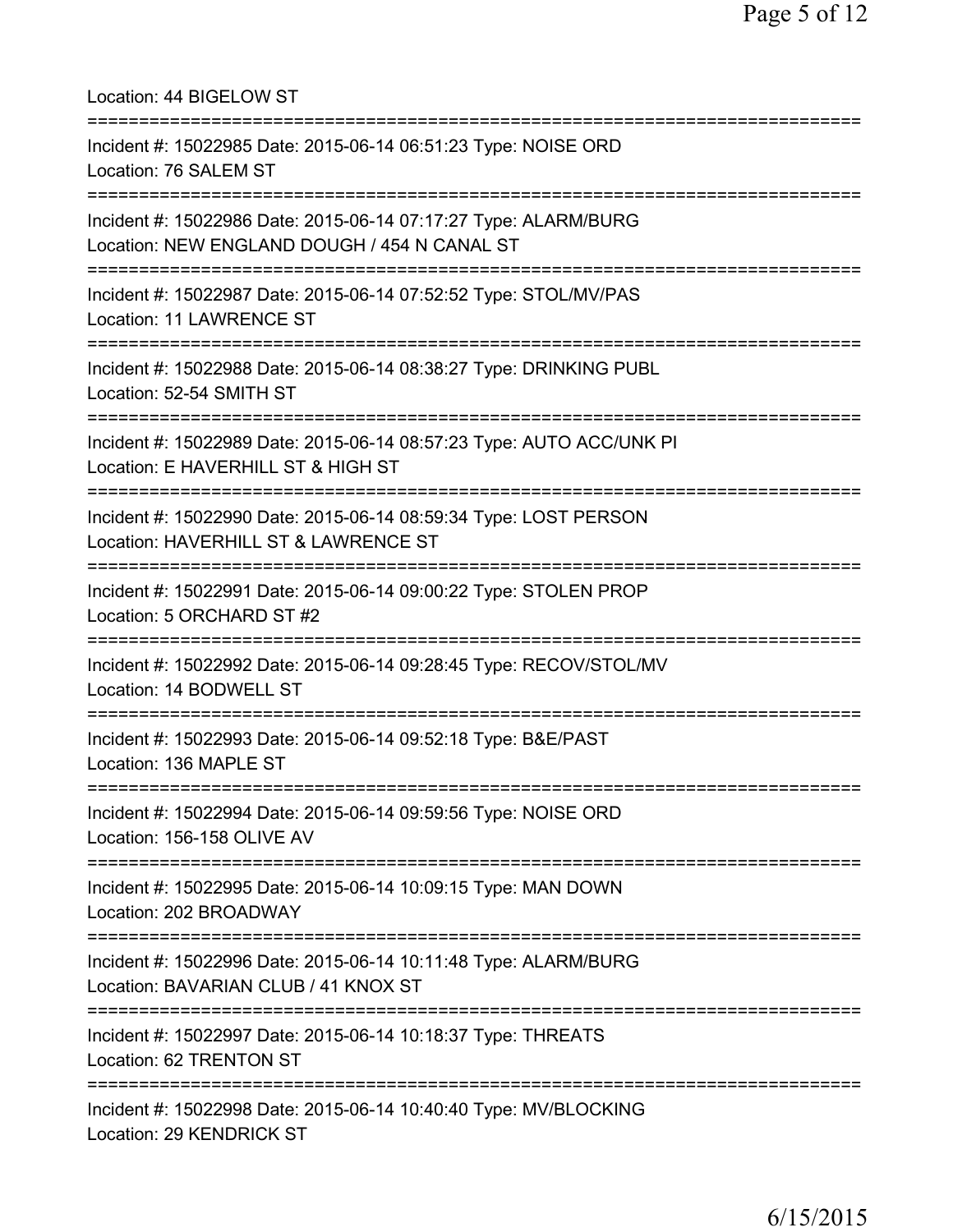| Incident #: 15022999 Date: 2015-06-14 10:45:49 Type: THREATS<br>Location: 58 KNOX ST                                                        |
|---------------------------------------------------------------------------------------------------------------------------------------------|
| Incident #: 15023000 Date: 2015-06-14 10:49:27 Type: LOST PROPERTY<br>Location: 302 MARKET ST FL 3                                          |
| Incident #: 15023001 Date: 2015-06-14 11:12:30 Type: STOL/MV/PAS<br>Location: 11 MERRIMACK ST                                               |
| Incident #: 15023002 Date: 2015-06-14 11:25:01 Type: MV/BLOCKING<br>Location: LADDER 4 HEADQUARTERS / 71 S BROADWAY                         |
| Incident #: 15023003 Date: 2015-06-14 11:37:17 Type: MAL DAMAGE<br>Location: 67 NEWTON ST                                                   |
| ==================================<br>Incident #: 15023004 Date: 2015-06-14 12:27:21 Type: SUS PERS/MV<br>Location: BENNINGTON ST & PARK ST |
| Incident #: 15023005 Date: 2015-06-14 12:39:26 Type: SHOPLIFTING<br>Location: DEMOULAS MARKET / 700 ESSEX ST                                |
| Incident #: 15023006 Date: 2015-06-14 12:57:34 Type: MV/BLOCKING<br>Location: MT VERNON PARK / null                                         |
| Incident #: 15023007 Date: 2015-06-14 12:57:54 Type: SUS PERS/MV<br>Location: MYRTLE ST & WILLOW ST                                         |
| Incident #: 15023008 Date: 2015-06-14 13:06:26 Type: NOISE ORD<br>Location: 36 OREGON AV                                                    |
| Incident #: 15023009 Date: 2015-06-14 13:09:19 Type: SUS PERS/MV<br>Location: 206 ESSEX ST                                                  |
| Incident #: 15023010 Date: 2015-06-14 13:20:58 Type: INVESTIGATION<br>Location: BROADWAY & LOWELL ST                                        |
| Incident #: 15023011 Date: 2015-06-14 13:44:38 Type: NOISE ORD<br>Location: 46-48 WARREN ST                                                 |
| Incident #: 15023012 Date: 2015-06-14 13:48:36 Type: B&E/MV/ATTEMP<br>Location: 110 BLANCHARD ST                                            |
|                                                                                                                                             |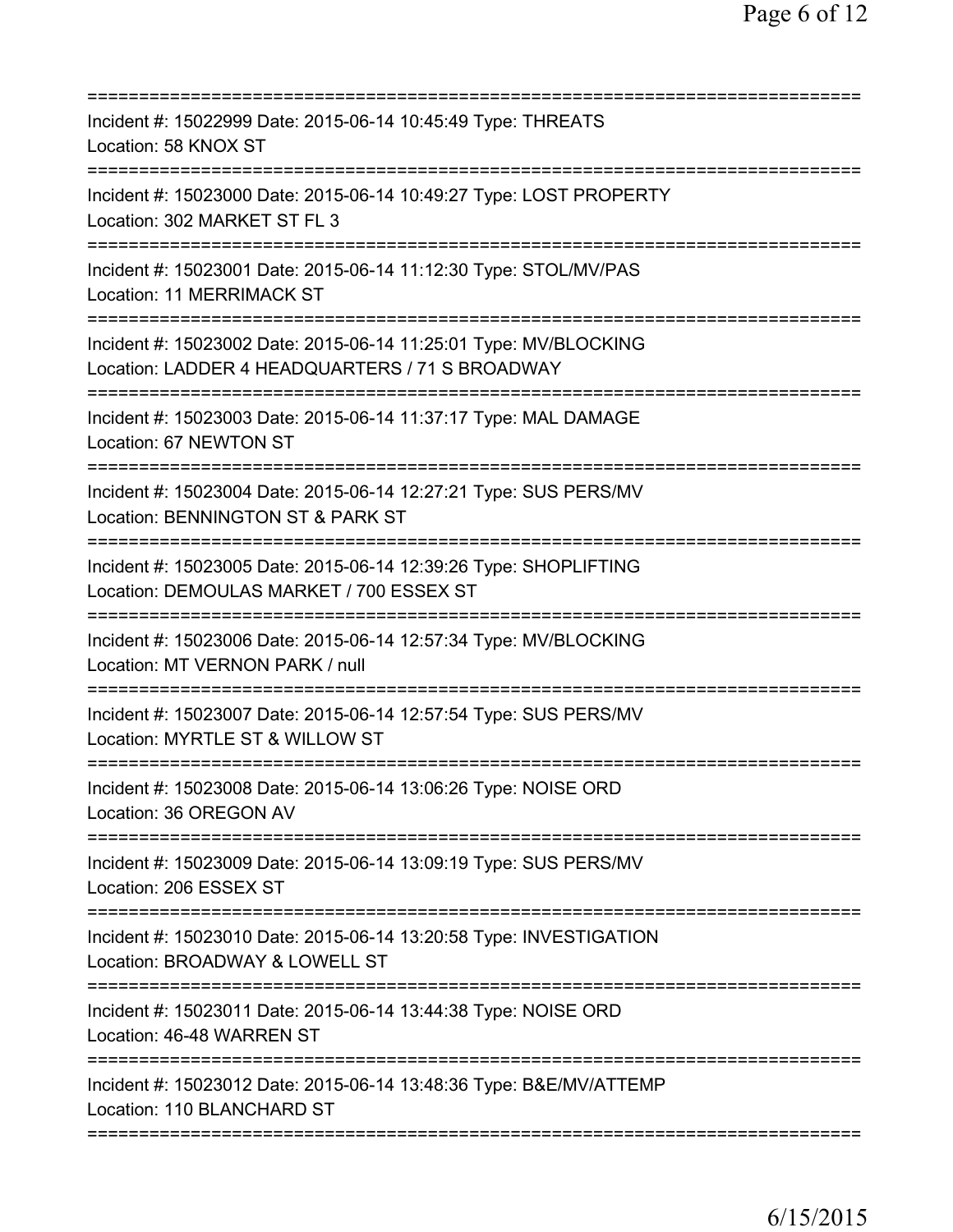| Incident #: 15023013 Date: 2015-06-14 13:52:14 Type: RECOV/STOL/MV<br>Location: 17 POPLAR ST                                                       |
|----------------------------------------------------------------------------------------------------------------------------------------------------|
| Incident #: 15023014 Date: 2015-06-14 13:54:44 Type: GUN CALL<br>Location: CIL METALS / 400 CANAL ST                                               |
| Incident #: 15023015 Date: 2015-06-14 13:58:20 Type: TRESPASSING<br>Location: HAFFNERS GAS STATION / 194 S BROADWAY<br>.========================== |
| Incident #: 15023016 Date: 2015-06-14 14:01:28 Type: NOISE ORD<br>Location: 148 BUTLER ST                                                          |
| Incident #: 15023017 Date: 2015-06-14 14:07:30 Type: ALARMS<br>Location: KIM RESD. / 20 LYNN ST                                                    |
| Incident #: 15023018 Date: 2015-06-14 14:15:44 Type: ALARMS<br>Location: THE REALM / 7B BROADWAY                                                   |
| Incident #: 15023019 Date: 2015-06-14 14:20:57 Type: A&B D/W/ PROG<br>Location: 163 SALEM ST                                                       |
| Incident #: 15023020 Date: 2015-06-14 14:29:56 Type: DOMESTIC/PROG<br>Location: 20 MONMOUTH ST                                                     |
| Incident #: 15023021 Date: 2015-06-14 16:00:25 Type: ALARMS<br>Location: 40 SMITH ST                                                               |
| Incident #: 15023022 Date: 2015-06-14 16:04:04 Type: MEDIC SUPPORT<br>Location: MCDONALDS / 50 BROADWAY                                            |
| Incident #: 15023023 Date: 2015-06-14 16:10:19 Type: FIRE/MV<br>Location: 230 HAMPSHIRE ST                                                         |
| Incident #: 15023024 Date: 2015-06-14 16:50:43 Type: MEDIC SUPPORT<br>Location: BURGER KING / 187 BROADWAY                                         |
| ================================<br>Incident #: 15023025 Date: 2015-06-14 16:55:16 Type: NOISE ORD<br>Location: BROADWAY & HAVERHILL ST            |
| Incident #: 15023026 Date: 2015-06-14 17:10:56 Type: ALARM/HOLD<br>Location: U-HAUL RENTAL 9786884598 / 375 BROADWAY                               |
| Incident #: 15023027 Date: 2015-06-14 17:28:39 Type: RECOV/STOL/MV                                                                                 |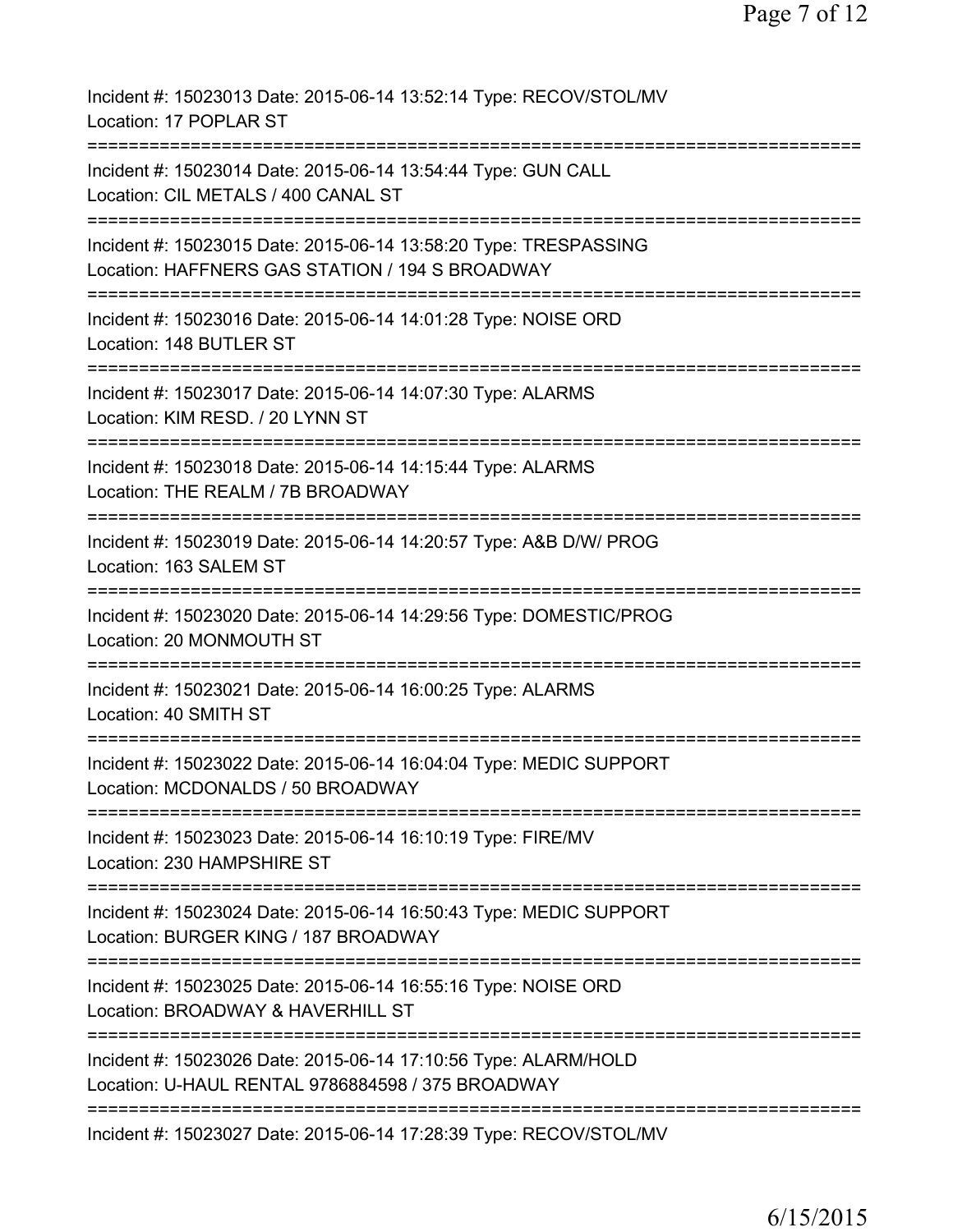| Location: 17 POPLAR ST                                                                                                                       |
|----------------------------------------------------------------------------------------------------------------------------------------------|
| Incident #: 15023028 Date: 2015-06-14 17:30:18 Type: MISSING PERS<br>Location: 11 DAISY ST FL 3                                              |
| Incident #: 15023029 Date: 2015-06-14 17:38:09 Type: NOISE ORD<br>Location: 48-50 WARREN ST                                                  |
| Incident #: 15023030 Date: 2015-06-14 17:54:38 Type: ALARM/BURG<br>Location: FROST SCHOOL / 33 HAMLET ST<br>================================ |
| Incident #: 15023031 Date: 2015-06-14 18:03:08 Type: LARCENY/PAST<br>Location: 151 LAWRENCE ST                                               |
| Incident #: 15023032 Date: 2015-06-14 18:14:46 Type: ALARM/BURG<br>Location: SOUTH LAWRENCE EAST SCHOOL / 165 CRAWFORD ST                    |
| Incident #: 15023033 Date: 2015-06-14 18:29:23 Type: NOISE ORD<br>Location: 20 CYPRESS ST                                                    |
| Incident #: 15023034 Date: 2015-06-14 18:38:33 Type: NOISE ORD<br>Location: EVERETT ST & ROWE ST                                             |
| Incident #: 15023036 Date: 2015-06-14 18:38:49 Type: GENERAL SERV<br>Location: 90 LOWELL ST                                                  |
| Incident #: 15023035 Date: 2015-06-14 18:40:02 Type: NOISE ORD<br>Location: 383 LOWELL                                                       |
| Incident #: 15023037 Date: 2015-06-14 18:46:44 Type: NOISE ORD<br>Location: ERVING AV & JACKSON ST                                           |
| Incident #: 15023038 Date: 2015-06-14 18:48:33 Type: DOMESTIC/PROG<br>Location: 200 PARKER ST                                                |
| ==================================<br>Incident #: 15023039 Date: 2015-06-14 18:55:54 Type: NOISE ORD<br>Location: 383 HAVERHILL ST           |
| Incident #: 15023040 Date: 2015-06-14 19:12:10 Type: DISTURBANCE<br>Location: 4 CUSTER ST FL 3                                               |
| Incident #: 15023041 Date: 2015-06-14 19:14:08 Type: NOISE ORD<br>Location: 36 BOXFORD ST                                                    |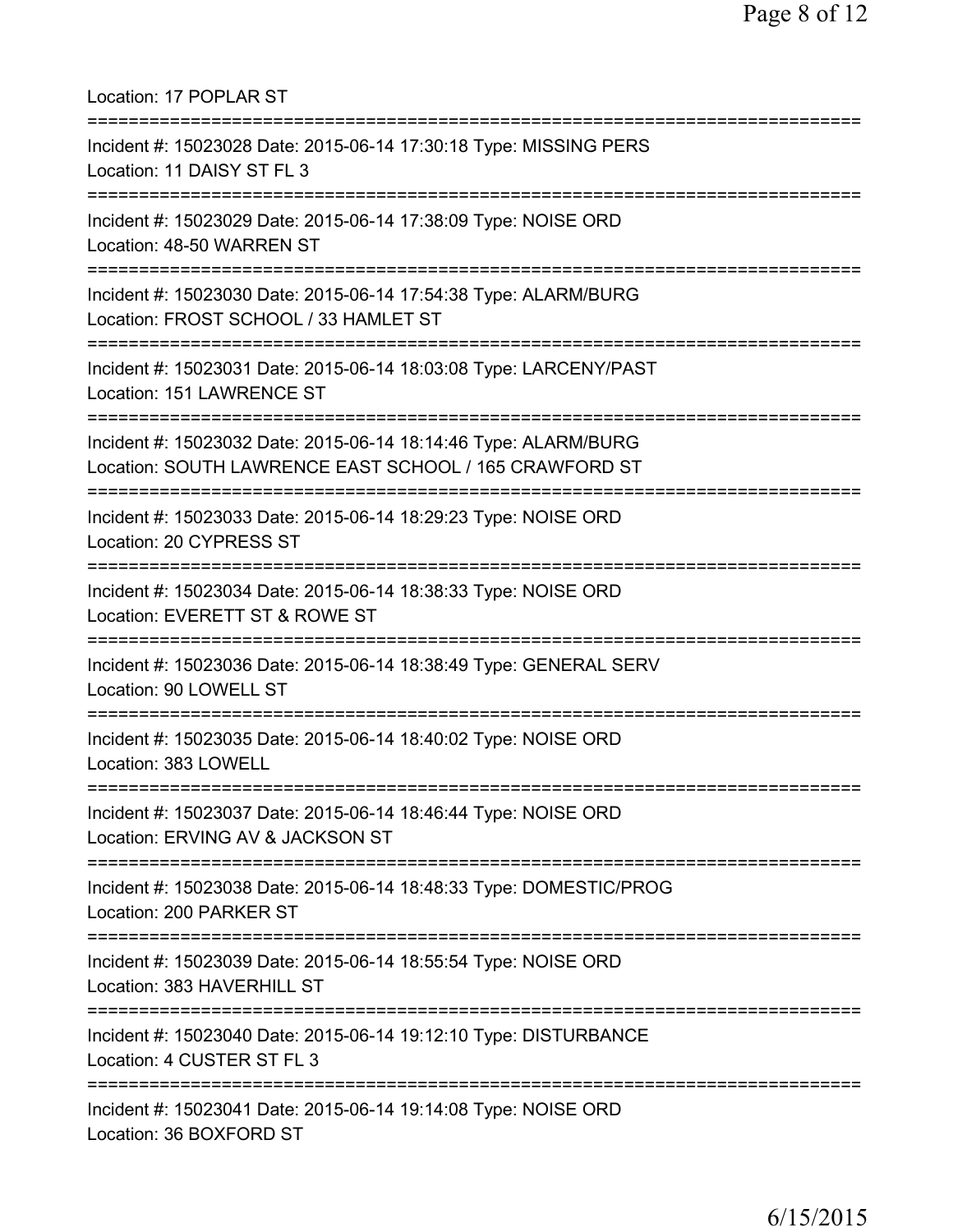| Incident #: 15023042 Date: 2015-06-14 19:15:37 Type: NOISE ORD<br>Location: E LAUREL ST & N PARISH RD                                  |
|----------------------------------------------------------------------------------------------------------------------------------------|
| Incident #: 15023043 Date: 2015-06-14 19:17:38 Type: NOISE ORD<br>Location: 20 CYPRESS AV                                              |
| Incident #: 15023044 Date: 2015-06-14 19:17:53 Type: AUTO ACC/UNK PI<br>Location: DENNYS / 160 WINTHROP AV<br>====================     |
| Incident #: 15023045 Date: 2015-06-14 19:19:15 Type: NOISE ORD<br>Location: 2 WILLOUGHBY ST<br>=====================                   |
| Incident #: 15023046 Date: 2015-06-14 19:20:01 Type: MAL DAMAGE<br>Location: 39 MONMOUTH ST #2                                         |
| Incident #: 15023047 Date: 2015-06-14 19:27:58 Type: NEIGHBOR PROB<br>Location: 22 SOUTH ST                                            |
| Incident #: 15023048 Date: 2015-06-14 19:29:53 Type: SUS PERS/MV<br>Location: BROADWAY MINI-MART / 9 BROADWAY<br>--------------------- |
| Incident #: 15023050 Date: 2015-06-14 19:45:12 Type: FIGHT<br>Location: LA FRUITERIA / 75 MANCHESTER ST                                |
| Incident #: 15023049 Date: 2015-06-14 19:45:19 Type: NOISE ORD<br>Location: 68 PHILLIPS ST                                             |
| Incident #: 15023051 Date: 2015-06-14 19:58:46 Type: STOL/MV/PAS<br>Location: 8 MASON ST                                               |
| Incident #: 15023052 Date: 2015-06-14 20:19:33 Type: WOMAN DOWN<br>Location: 32 LAWRENCE ST #27                                        |
| Incident #: 15023054 Date: 2015-06-14 20:26:27 Type: ALARM/BURG<br>Location: RESD; ROBERTO MINAYA 9787645753 / 186 FARNHAM ST          |
| Incident #: 15023053 Date: 2015-06-14 20:26:30 Type: ALARM/BURG<br>Location: 73 WINTHROP AV                                            |
| Incident #: 15023055 Date: 2015-06-14 20:42:03 Type: M/V STOP<br>Location: LAWRENCE ST & OAK ST                                        |
|                                                                                                                                        |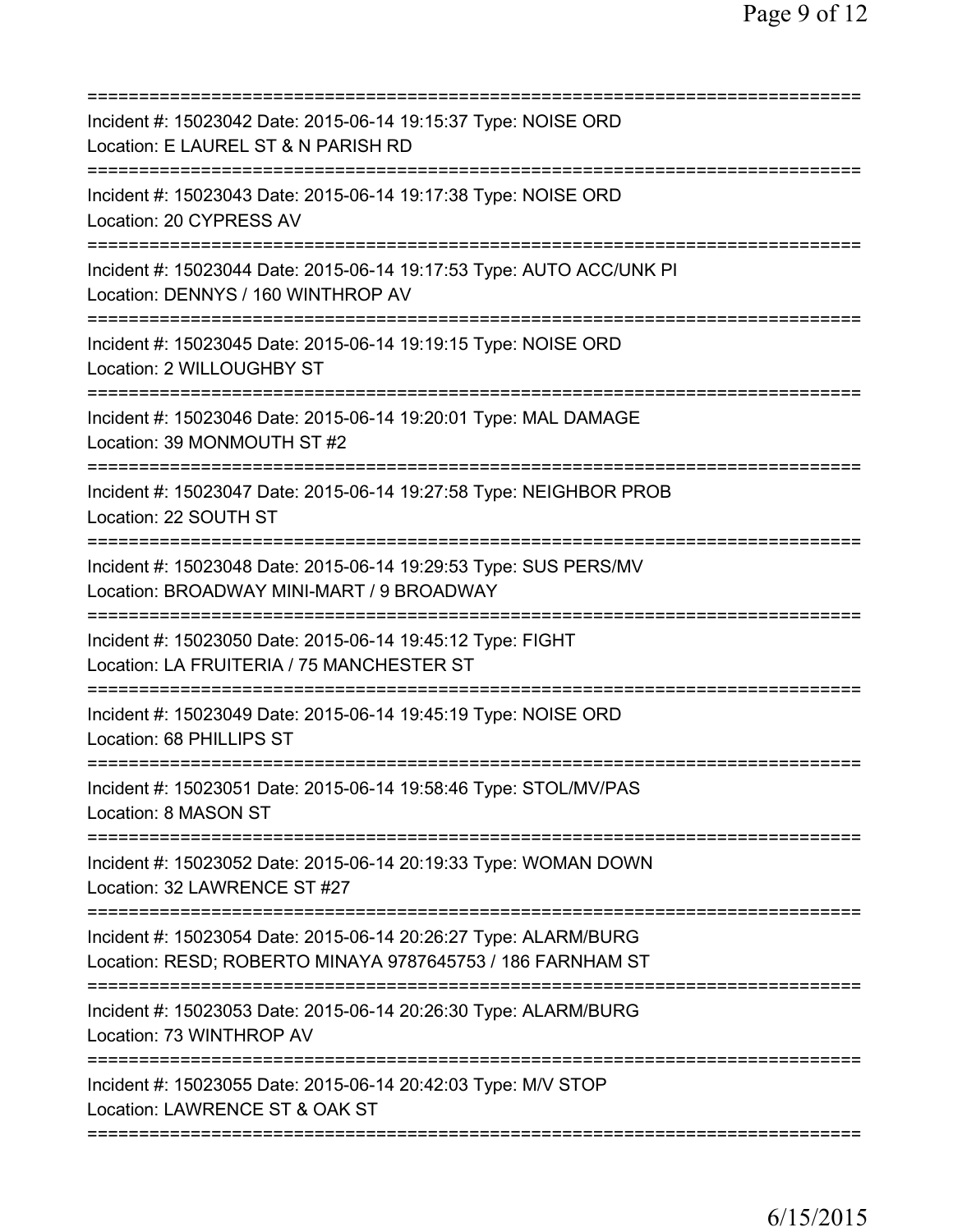| Incident #: 15023056 Date: 2015-06-14 20:48:27 Type: M/V STOP<br>Location: 83 OAK ST                                           |
|--------------------------------------------------------------------------------------------------------------------------------|
| Incident #: 15023057 Date: 2015-06-14 20:56:02 Type: NOISE ORD<br>Location: 57-59 BENNINGTON ST FL 2                           |
| Incident #: 15023058 Date: 2015-06-14 20:58:16 Type: MEDIC SUPPORT<br>Location: 81 SUMMER ST FL 2                              |
| Incident #: 15023059 Date: 2015-06-14 21:00:41 Type: M/V STOP<br>Location: 5 E HAVERHILL ST                                    |
| Incident #: 15023060 Date: 2015-06-14 21:05:06 Type: SUS PERS/MV<br>Location: E HAVERHILL ST & JOSEPHINE AV                    |
| ======================<br>Incident #: 15023062 Date: 2015-06-14 21:06:34 Type: AUTO ACC/NO PI<br>Location: JACKSON ST & OAK ST |
| Incident #: 15023061 Date: 2015-06-14 21:06:41 Type: DRUG OVERDOSE<br>Location: 611 COMMON ST                                  |
| Incident #: 15023063 Date: 2015-06-14 21:11:58 Type: NOISE ORD<br>Location: 28 BOXFORD ST                                      |
| Incident #: 15023064 Date: 2015-06-14 21:12:26 Type: ALARM/BURG<br>Location: DUNKIN DONUTS / 342 BROADWAY                      |
| Incident #: 15023065 Date: 2015-06-14 21:25:16 Type: NOISE ORD<br>Location: 476 ANDOVER ST FL 2                                |
| Incident #: 15023066 Date: 2015-06-14 21:25:46 Type: NOISE ORD<br>Location: S BROADWAY & SALEM ST                              |
| Incident #: 15023067 Date: 2015-06-14 21:26:36 Type: NOISE ORD<br>Location: BROOK ST & UNION ST                                |
| Incident #: 15023068 Date: 2015-06-14 21:26:36 Type: NOISE ORD<br>Location: 37 CLARKE ST                                       |
| Incident #: 15023069 Date: 2015-06-14 21:30:11 Type: DISTURBANCE<br>Location: 192-194 BRUCE ST                                 |
| Incident #: 15023070 Date: 2015-06-14 21:31:21 Type: ALARM/BURG                                                                |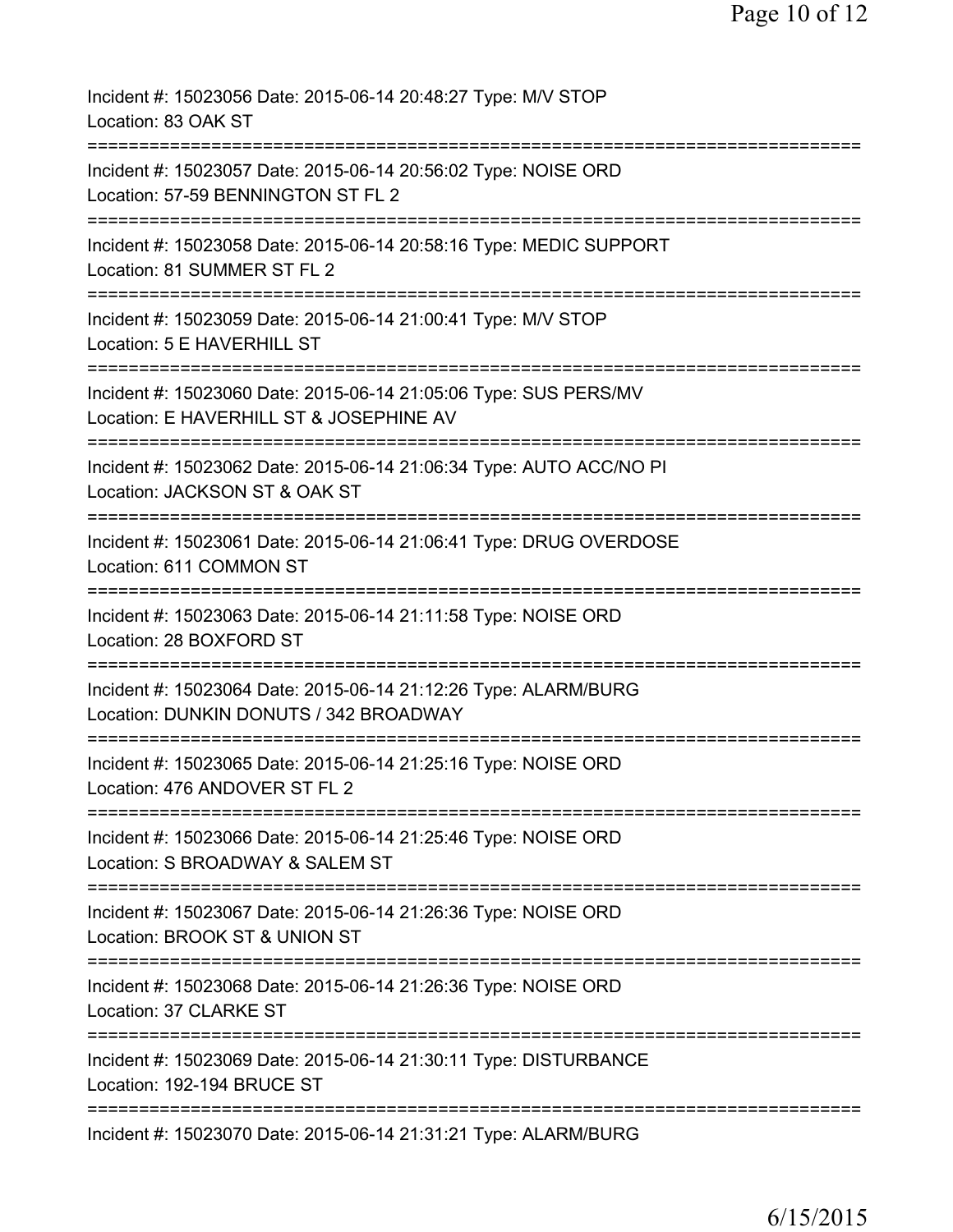Location: DUNKIN DONUTS / 225 ESSEX ST =========================================================================== Incident #: 15023071 Date: 2015-06-14 21:35:15 Type: E911 HANGUP Location: 61 N PARISH RD =========================================================================== Incident #: 15023072 Date: 2015-06-14 21:37:11 Type: AUTO ACC/NO PI Location: AVON ST & BRUCE ST =========================================================================== Incident #: 15023073 Date: 2015-06-14 21:52:04 Type: ALARM/BURG Location: PARTHUM SCHOOL / 255 E HAVERHILL ST =========================================================================== Incident #: 15023074 Date: 2015-06-14 21:56:15 Type: NOISE ORD Location: BAILEY ST & SHAWSHEEN RD =========================================================================== Incident #: 15023075 Date: 2015-06-14 22:12:14 Type: NOISE ORD Location: 28 BOXFORD ST =========================================================================== Incident #: 15023076 Date: 2015-06-14 22:12:35 Type: DOMESTIC/PAST Location: WALK IN WALK IN / 342 BROADWAY =========================================================================== Incident #: 15023077 Date: 2015-06-14 22:16:05 Type: ALARM/BURG Location: UNITED LEBONESE SOCIETY / 242 HAMPSHIRE ST =========================================================================== Incident #: 15023078 Date: 2015-06-14 22:26:27 Type: NOISE ORD Location: 76 SALEM ST FL 2 =========================================================================== Incident #: 15023079 Date: 2015-06-14 22:26:30 Type: TOW OF M/V Location: SENIOR CENTER / 155 HAVERHILL ST =========================================================================== Incident #: 15023080 Date: 2015-06-14 22:28:55 Type: NOISE ORD Location: 86 OAK ST =========================================================================== Incident #: 15023081 Date: 2015-06-14 22:46:38 Type: FIGHT Location: HAVERHILL ST & LAWRENCE ST =========================================================================== Incident #: 15023082 Date: 2015-06-14 23:09:43 Type: DISTURBANCE Location: 476 RIVERSIDE DR #201 FL 2 =========================================================================== Incident #: 15023083 Date: 2015-06-14 23:15:35 Type: NOISE ORD Location: 66-68 SARATOGA ST FL 2 =========================================================================== Incident #: 15023084 Date: 2015-06-14 23:18:46 Type: DK (DRUNK) Location: 381 HAVERHILL ST #6